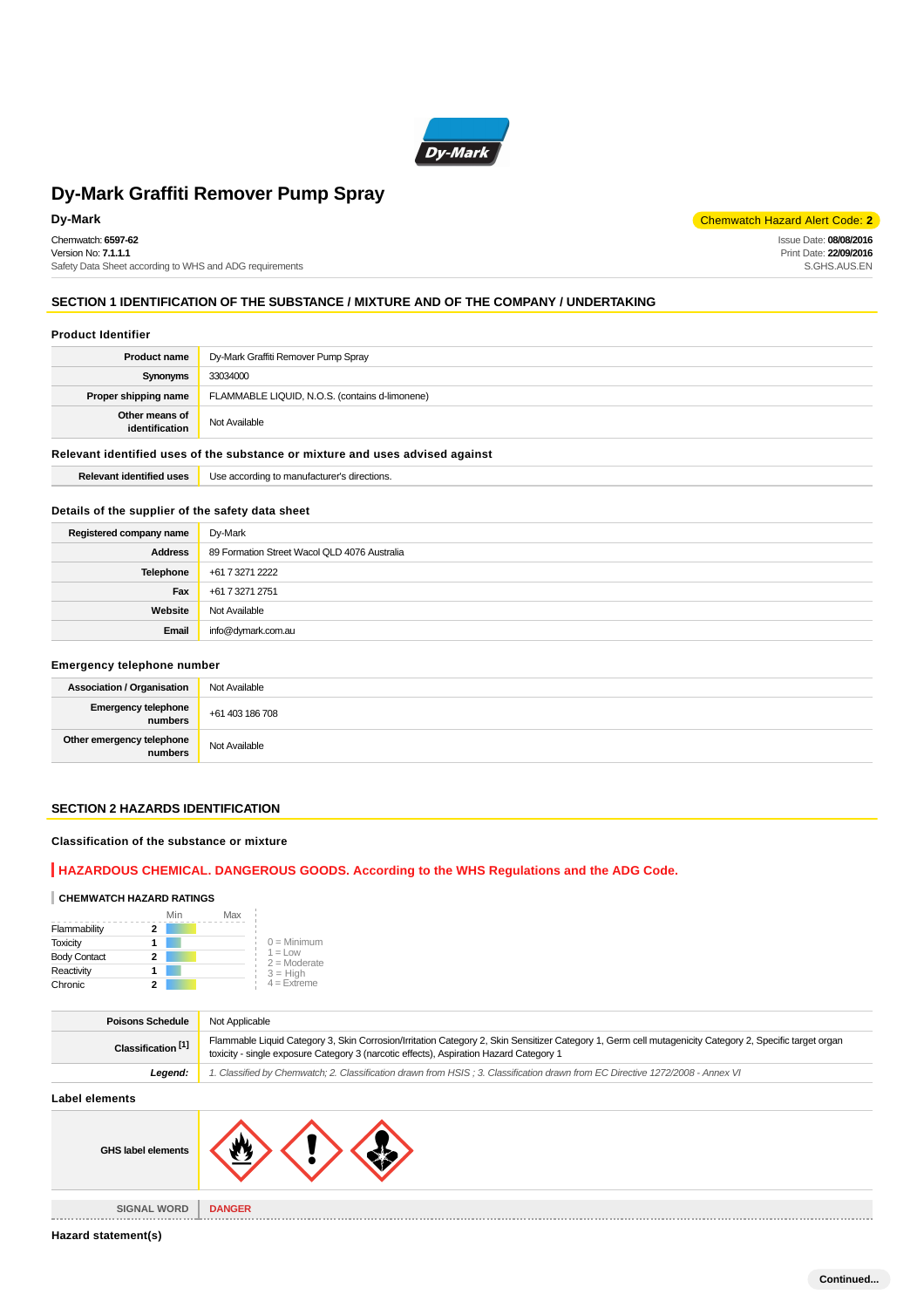| H226 | Flammable liquid and vapour.                  |
|------|-----------------------------------------------|
| H315 | Causes skin irritation.                       |
| H317 | May cause an allergic skin reaction.          |
| H341 | Suspected of causing genetic defects.         |
| H336 | May cause drowsiness or dizziness.            |
| H304 | May be fatal if swallowed and enters airways. |

# **Supplementary statement(s)**

Not Applicable

## **Precautionary statement(s) Prevention**

| P <sub>201</sub> | Obtain special instructions before use.                                    |  |
|------------------|----------------------------------------------------------------------------|--|
| P210             | Keep away from heat/sparks/open flames/hot surfaces. - No smoking.         |  |
| P <sub>271</sub> | Use in a well-ventilated area.                                             |  |
| P280             | Wear protective gloves/protective clothing/eye protection/face protection. |  |

# **Precautionary statement(s) Response**

| P301+P310 | IF SWALLOWED: Immediately call a POISON CENTER or doctor/physician. |  |
|-----------|---------------------------------------------------------------------|--|
| P308+P313 | IF exposed or concerned: Get medical advice/attention.              |  |
| P331      | Do NOT induce vomiting.                                             |  |
| P362      | Take off contaminated clothing and wash before reuse.               |  |

## **Precautionary statement(s) Storage**

| P403+P235 | Store in a well-ventilated place. Keep cool.                     |
|-----------|------------------------------------------------------------------|
| P405      | Store locked up.                                                 |
| P403+P233 | Store in a well-ventilated place. Keep container tightly closed. |

# **Precautionary statement(s) Disposal**

| P501 | Dispose of contents/container in accordance with local regulations. |
|------|---------------------------------------------------------------------|
|      |                                                                     |

# **SECTION 3 COMPOSITION / INFORMATION ON INGREDIENTS**

# **Substances**

See section below for composition of Mixtures

## **Mixtures**

| <b>CAS No</b> | %[weight] | Name               |
|---------------|-----------|--------------------|
| 5989-27-5     | >60       | d-limonene         |
| 1119-40-0     | 10-30     | dimethyl glutarate |
| 627-93-0      | $1 - 10$  | dimethyl adipate   |
| 106-65-0      | $1 - 10$  | dimethyl succinate |

# **SECTION 4 FIRST AID MEASURES**

# **Description of first aid measures**

| <b>Eye Contact</b>  | If this product comes in contact with the eyes:<br>▶ Wash out immediately with fresh running water.<br>Ensure complete irrigation of the eye by keeping eyelids apart and away from eye and moving the eyelids by occasionally lifting the upper and lower lids.<br>▶ Seek medical attention without delay; if pain persists or recurs seek medical attention.<br>▶ Removal of contact lenses after an eye injury should only be undertaken by skilled personnel.                                                                                       |
|---------------------|---------------------------------------------------------------------------------------------------------------------------------------------------------------------------------------------------------------------------------------------------------------------------------------------------------------------------------------------------------------------------------------------------------------------------------------------------------------------------------------------------------------------------------------------------------|
| <b>Skin Contact</b> | If skin contact occurs:<br>Inmediately remove all contaminated clothing, including footwear.<br>Flush skin and hair with running water (and soap if available).<br>▶ Seek medical attention in event of irritation.                                                                                                                                                                                                                                                                                                                                     |
| Inhalation          | If fumes or combustion products are inhaled remove from contaminated area.<br>Lay patient down. Keep warm and rested.<br>► Prostheses such as false teeth, which may block airway, should be removed, where possible, prior to initiating first aid procedures.<br>▶ Apply artificial respiration if not breathing, preferably with a demand valve resuscitator, bag-valve mask device, or pocket mask as trained. Perform CPR if<br>necessary.<br>Transport to hospital, or doctor.                                                                    |
| Ingestion           | If swallowed do <b>NOT</b> induce vomiting.<br>If vomiting occurs, lean patient forward or place on left side (head-down position, if possible) to maintain open airway and prevent aspiration.<br>• Observe the patient carefully.<br>► Never give liquid to a person showing signs of being sleepy or with reduced awareness; i.e. becoming unconscious.<br>• Give water to rinse out mouth, then provide liquid slowly and as much as casualty can comfortably drink.<br>Seek medical advice.<br>Avoid giving milk or oils.<br>Avoid giving alcohol. |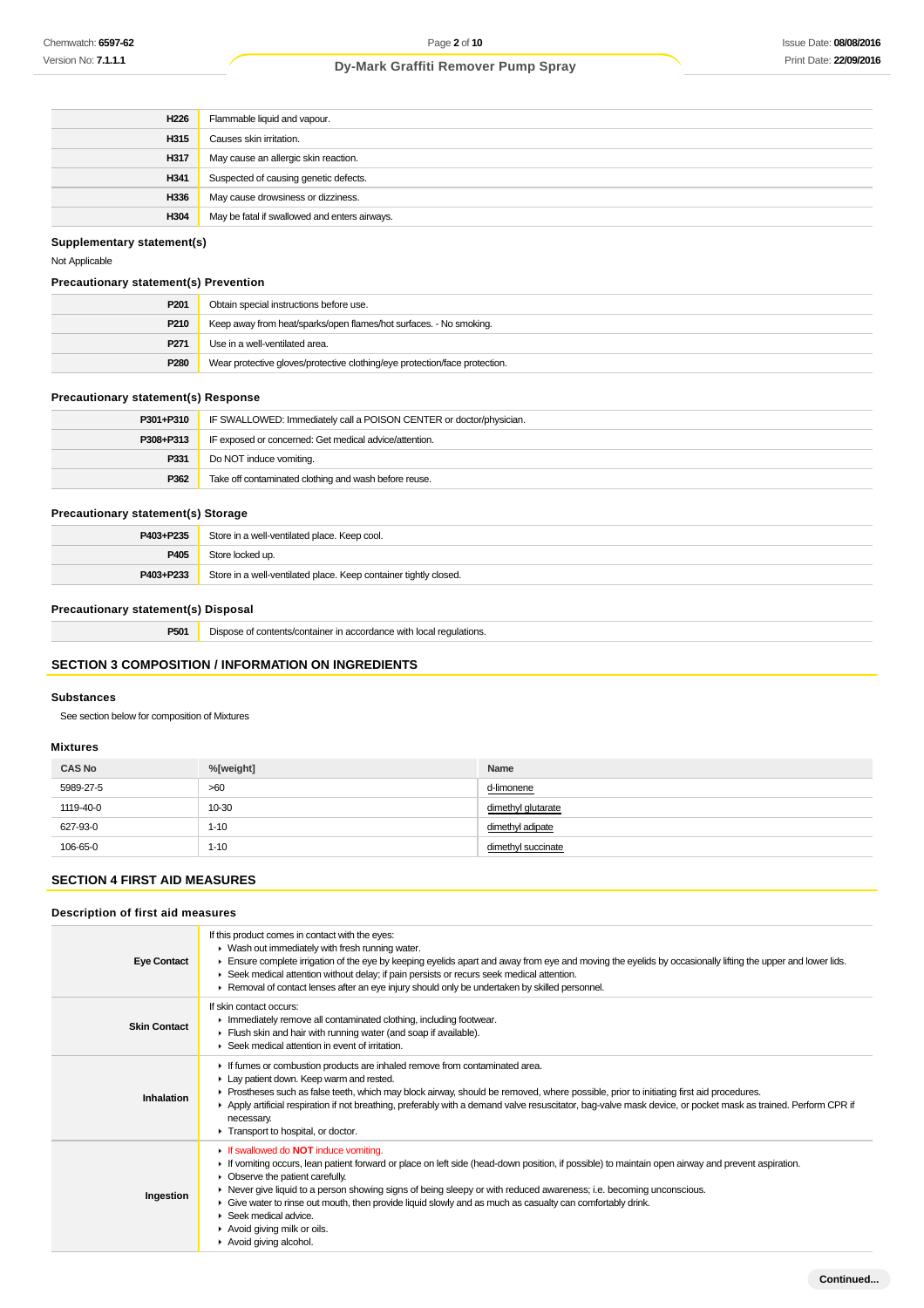## **Indication of any immediate medical attention and special treatment needed**

Any material aspirated during vomiting may produce lung injury. Therefore emesis should not be induced mechanically or pharmacologically. Mechanical means should be used if it is considered necessary to evacuate the stomach contents; these include gastric lavage after endotracheal intubation. If spontaneous vomiting has occurred after ingestion, the patient should be monitored for difficult breathing, as adverse effects of aspiration into the lungs may be delayed up to 48 hours. for simple esters:

#### -------------------------------------------------------------- BASIC TREATMENT

- --------------------------------------------------------------
- Establish a patent airway with suction where necessary.
- Watch for signs of respiratory insufficiency and assist ventilation as necessary.
- Administer oxygen by non-rebreather mask at 10 to 15 l/min.
- Monitor and treat, where necessary, for pulmonary oedema .
- **Monitor and treat, where necessary, for shock.**
- **DO NOT** use emetics. Where ingestion is suspected rinse mouth and give up to 200 ml water (5 ml/kg recommended) for dilution where patient is able to swallow, has a strong gag reflex and does not drool.

#### Give activated charcoal.

--------------------------------------------------------------

#### ADVANCED TREATMENT

- -------------------------------------------------------------- Consider orotracheal or nasotracheal intubation for airway control in unconscious patient or where respiratory arrest has occurred.
- **Positive-pressure ventilation using a bag-valve mask might be of use.**
- **Monitor and treat, where necessary, for arrhythmias.**
- ▶ Start an IV D5W TKO. If signs of hypovolaemia are present use lactated Ringers solution. Fluid overload might create complications.
- Drug therapy should be considered for pulmonary oedema.
- Hypotension with signs of hypovolaemia requires the cautious administration of fluids. Fluid overload might create complications.
- **F** Treat seizures with diazepam.
- Proparacaine hydrochloride should be used to assist eye irrigation.

-------------------------------------------------------------- EMERGENCY DEPARTMENT

- --------------------------------------------------------------
- Laboratory analysis of complete blood count, serum electrolytes, BUN, creatinine, glucose, urinalysis, baseline for serum aminotransferases (ALT and AST), calcium, phosphorus and magnesium, may assist in establishing a treatment regime. Other useful analyses include anion and osmolar gaps, arterial blood gases (ABGs), chest radiographs and electrocardiograph.
- Positive end-expiratory pressure (PEEP)-assisted ventilation may be required for acute parenchymal injury or adult respiratory distress syndrome.
- ▶ Consult a toxicologist as necessary.

BRONSTEIN, A.C. and CURRANCE, P.L. EMERGENCY CARE FOR HAZARDOUS MATERIALS EXPOSURE: 2nd Ed. 1994

- For acute or short term repeated exposures to petroleum distillates or related hydrocarbons:
	- Primary threat to life, from pure petroleum distillate ingestion and/or inhalation, is respiratory failure.
	- Patients should be quickly evaluated for signs of respiratory distress (e.g. cyanosis, tachypnoea, intercostal retraction, obtundation) and given oxygen. Patients with inadequate tidal volumes or poor arterial blood gases (pO2 50 mm Hg) should be intubated.
	- Arrhythmias complicate some hydrocarbon ingestion and/or inhalation and electrocardiographic evidence of myocardial injury has been reported; intravenous lines and cardiac monitors should be established in obviously symptomatic patients. The lungs excrete inhaled solvents, so that hyperventilation improves clearance.
	- A chest x-ray should be taken immediately after stabilisation of breathing and circulation to document aspiration and detect the presence of pneumothorax.
- Epinephrine (adrenalin) is not recommended for treatment of bronchospasm because of potential myocardial sensitisation to catecholamines. Inhaled cardioselective bronchodilators (e.g. Alupent, Salbutamol) are the preferred agents, with aminophylline a second choice.
- Lavage is indicated in patients who require decontamination; ensure use of cuffed endotracheal tube in adult patients. [Ellenhorn and Barceloux: Medical Toxicology]

## **SECTION 5 FIREFIGHTING MEASURES**

## **Extinguishing media**

- Alcohol stable foam.
- Dry chemical powder
- BCF (where regulations permit). Carbon dioxide

**Do not** use a water jet to fight fire.

#### **Special hazards arising from the substrate or mixture**

| <b>Fire Incompatibility</b>    | Avoid contamination with oxidising agents i.e. nitrates, oxidising acids, chlorine bleaches, pool chlorine etc. as ignition may result                                                                                                                                                                                                |  |  |
|--------------------------------|---------------------------------------------------------------------------------------------------------------------------------------------------------------------------------------------------------------------------------------------------------------------------------------------------------------------------------------|--|--|
| <b>Advice for firefighters</b> |                                                                                                                                                                                                                                                                                                                                       |  |  |
| <b>Fire Fighting</b>           | Alert Fire Brigade and tell them location and nature of hazard.<br>• May be violently or explosively reactive.<br>• Wear breathing apparatus plus protective gloves.<br>• Prevent, by any means available, spillage from entering drains or water course.                                                                             |  |  |
| <b>Fire/Explosion Hazard</b>   | • Liquid and vapour are flammable.<br>• Moderate fire hazard when exposed to heat or flame.<br>• Vapour forms an explosive mixture with air.<br>• Moderate explosion hazard when exposed to heat or flame.<br>Combustion products include:carbon dioxide (CO2) aldehydes other pyrolysis products typical of burning organic material |  |  |
| <b>HAZCHEM</b>                 | $-3Y$                                                                                                                                                                                                                                                                                                                                 |  |  |

## **SECTION 6 ACCIDENTAL RELEASE MEASURES**

**Personal precautions, protective equipment and emergency procedures**

#### See section 8

**Environmental precautions**

See section 12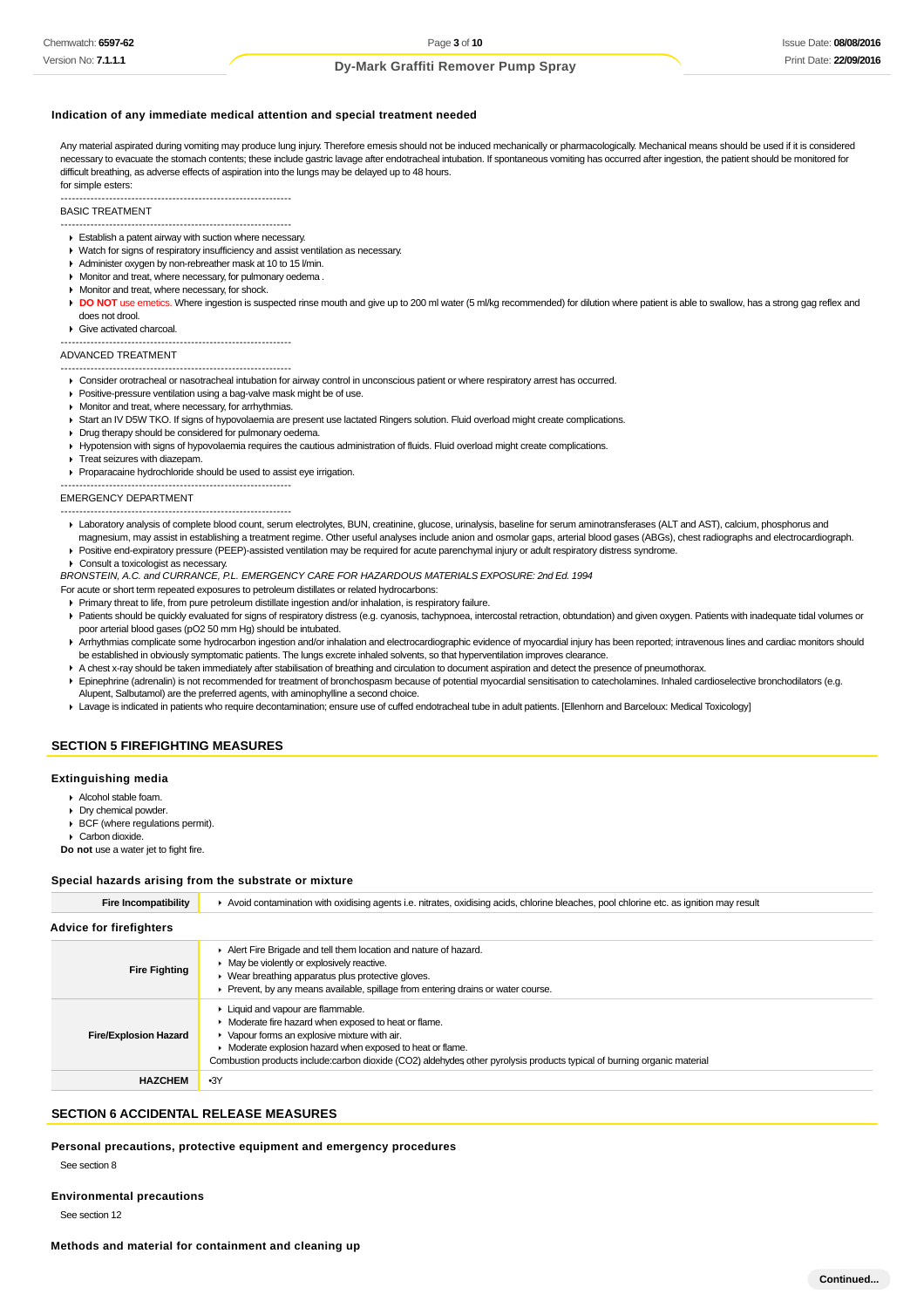| <b>Minor Spills</b> | Slippery when spilt.<br>Remove all ignition sources.<br>$\blacktriangleright$ Clean up all spills immediately.<br>Avoid breathing vapours and contact with skin and eyes.<br>• Control personal contact with the substance, by using protective equipment.                         |
|---------------------|------------------------------------------------------------------------------------------------------------------------------------------------------------------------------------------------------------------------------------------------------------------------------------|
| <b>Major Spills</b> | Slippery when spilt.<br>$\blacktriangleright$ Clear area of personnel and move upwind.<br>Alert Fire Brigade and tell them location and nature of hazard.<br>$\blacktriangleright$ May be violently or explosively reactive.<br>• Wear breathing apparatus plus protective gloves. |

Personal Protective Equipment advice is contained in Section 8 of the SDS.

## **SECTION 7 HANDLING AND STORAGE**

## **Precautions for safe handling**

| Safe handling     | • Containers, even those that have been emptied, may contain explosive vapours.<br>► Do NOT cut, drill, grind, weld or perform similar operations on or near containers.<br>DO NOT allow clothing wet with material to stay in contact with skin<br>Avoid all personal contact, including inhalation.<br>• Wear protective clothing when risk of overexposure occurs.<br>$\blacktriangleright$ Use in a well-ventilated area.<br>▶ Prevent concentration in hollows and sumps. |
|-------------------|--------------------------------------------------------------------------------------------------------------------------------------------------------------------------------------------------------------------------------------------------------------------------------------------------------------------------------------------------------------------------------------------------------------------------------------------------------------------------------|
| Other information | Store in original containers in approved flammable liquid storage area.<br>$\blacktriangleright$ Store away from incompatible materials in a cool, dry, well-ventilated area.<br>DO NOT store in pits, depressions, basements or areas where vapours may be trapped.<br>• No smoking, naked lights, heat or ignition sources.                                                                                                                                                  |

## **Conditions for safe storage, including any incompatibilities**

| Suitable container      | • Packing as supplied by manufacturer.<br>• Plastic containers may only be used if approved for flammable liquid.<br>• Check that containers are clearly labelled and free from leaks.<br>For low viscosity materials (i) : Drums and jerry cans must be of the non-removable head type. (ii) : Where a can is to be used as an inner package, the can<br>must have a screwed enclosure.<br>For materials with a viscosity of at least 2680 cSt. (23 deg. C)<br>For manufactured product having a viscosity of at least 250 cSt.                                                                                                                                                                                                  |
|-------------------------|-----------------------------------------------------------------------------------------------------------------------------------------------------------------------------------------------------------------------------------------------------------------------------------------------------------------------------------------------------------------------------------------------------------------------------------------------------------------------------------------------------------------------------------------------------------------------------------------------------------------------------------------------------------------------------------------------------------------------------------|
| Storage incompatibility | <b>HAZARD:</b><br>In Although anti-oxidants may be present, in the original formulation, these may deplete over time as they come into contact with air.<br>► Rags wet / soaked with unsaturated hydrocarbons / drying oils may auto-oxidise; generate heat and, in-time, smoulder and ignite. This is especially the case<br>where oil-soaked materials are folded, bunched, compressed, or piled together - this allows the heat to accumulate or even accelerate the reaction<br>▶ Oily cleaning rags should be collected regularly and immersed in water, or spread to dry in safe-place away from direct sunlight or stored, immersed, in<br>solvents in suitably closed containers.<br>Avoid reaction with oxidising agents |
| X                       |                                                                                                                                                                                                                                                                                                                                                                                                                                                                                                                                                                                                                                                                                                                                   |

 $\begin{array}{ccc} \mathbf{X} & -$  Must not be stored together<br>  $\mathbf{0} & -$  May be stored together with **0** — May be stored together with specific preventions

**+** — May be stored together

# **SECTION 8 EXPOSURE CONTROLS / PERSONAL PROTECTION**

#### **Control parameters**

**INGREDIENT DATA**

Not Available

## **EMERGENCY LIMITS**

| Ingredient         | <b>Material name</b>                                              |               | TEEL-1  | TEEL-2 | TEEL-3  |
|--------------------|-------------------------------------------------------------------|---------------|---------|--------|---------|
| d-limonene         | Limonene, d-                                                      |               | 20 ppm  | 20 ppm | 160 ppm |
| dimethyl succinate | Butanedioic acid, dimethyl ester; (Succinic acid, dimethyl ester) |               | 2.5 ppm | 28 ppm | 170 ppm |
|                    |                                                                   |               |         |        |         |
| Ingredient         | <b>Original IDLH</b><br><b>Revised IDLH</b>                       |               |         |        |         |
| d-limonene         | Not Available                                                     | Not Available |         |        |         |
| dimethyl glutarate | Not Available                                                     | Not Available |         |        |         |
| dimethyl adipate   | Not Available                                                     | Not Available |         |        |         |
| dimethyl succinate | Not Available<br>Not Available                                    |               |         |        |         |

#### **Exposure controls**

**Appropriate engineering controls**

Engineering controls are used to remove a hazard or place a barrier between the worker and the hazard. Well-designed engineering controls can be highly effective in protecting workers and will typically be independent of worker interactions to provide this high level of protection.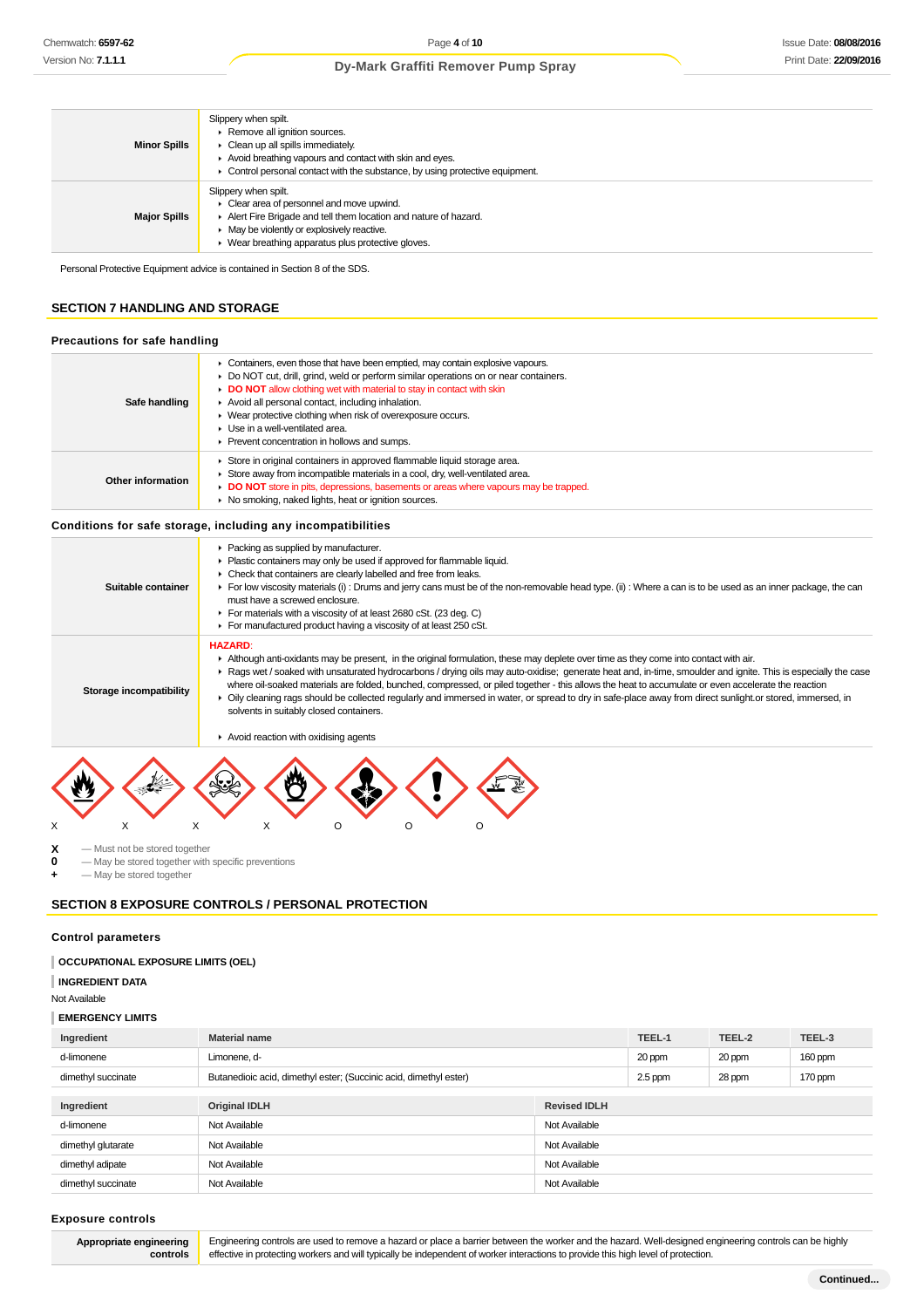|                            | The basic types of engineering controls are:<br>Process controls which involve changing the way a job activity or process is done to reduce the risk.<br>Enclosure and/or isolation of emission source which keeps a selected hazard "physically" away from the worker and ventilation that strategically "adds" and<br>"removes" air in the work environment.                                                                                                                                                                                                                                                                                                                                                                                                                                                                                                                                                                                                                                                      |
|----------------------------|---------------------------------------------------------------------------------------------------------------------------------------------------------------------------------------------------------------------------------------------------------------------------------------------------------------------------------------------------------------------------------------------------------------------------------------------------------------------------------------------------------------------------------------------------------------------------------------------------------------------------------------------------------------------------------------------------------------------------------------------------------------------------------------------------------------------------------------------------------------------------------------------------------------------------------------------------------------------------------------------------------------------|
| <b>Personal protection</b> |                                                                                                                                                                                                                                                                                                                                                                                                                                                                                                                                                                                                                                                                                                                                                                                                                                                                                                                                                                                                                     |
| Eye and face protection    | Safety glasses with side shields.<br>Chemical goggles.<br>• Contact lenses may pose a special hazard; soft contact lenses may absorb and concentrate irritants. A written policy document, describing the wearing of<br>lenses or restrictions on use, should be created for each workplace or task.                                                                                                                                                                                                                                                                                                                                                                                                                                                                                                                                                                                                                                                                                                                |
| <b>Skin protection</b>     | See Hand protection below                                                                                                                                                                                                                                                                                                                                                                                                                                                                                                                                                                                                                                                                                                                                                                                                                                                                                                                                                                                           |
| Hands/feet protection      | The selection of suitable gloves does not only depend on the material, but also on further marks of quality which vary from manufacturer to manufacturer. Where<br>the chemical is a preparation of several substances, the resistance of the glove material can not be calculated in advance and has therefore to be checked prior<br>to the application.<br>The exact break through time for substances has to be obtained from the manufacturer of the protective gloves and has to be observed when making a final<br>choice.<br>Personal hygiene is a key element of effective hand care.<br>▶ Wear chemical protective gloves, e.g. PVC.<br>▶ Wear safety footwear or safety gumboots, e.g. Rubber<br>NOTE:<br>The material may produce skin sensitisation in predisposed individuals. Care must be taken, when removing gloves and other protective equipment, to avoid<br>all possible skin contact.<br>► Contaminated leather items, such as shoes, belts and watch-bands should be removed and destroyed. |
| <b>Body protection</b>     | See Other protection below                                                                                                                                                                                                                                                                                                                                                                                                                                                                                                                                                                                                                                                                                                                                                                                                                                                                                                                                                                                          |
| Other protection           | • Overalls.<br>PVC Apron.<br>▶ PVC protective suit may be required if exposure severe.<br>Eyewash unit.                                                                                                                                                                                                                                                                                                                                                                                                                                                                                                                                                                                                                                                                                                                                                                                                                                                                                                             |
| <b>Thermal hazards</b>     | Not Available                                                                                                                                                                                                                                                                                                                                                                                                                                                                                                                                                                                                                                                                                                                                                                                                                                                                                                                                                                                                       |

## **Recommended material(s)**

**GLOVE SELECTION INDEX**

Glove selection is based on a modified presentation of the:

 **"Forsberg Clothing Performance Index".**

 The effect(s) of the following substance(s) are taken into account in the **computergenerated** selection:

Dy-Mark Graffiti Remover Pump Spray

| Material       | <b>CPI</b> |
|----------------|------------|
| <b>NITRILE</b> | C          |
| <b>PVA</b>     | C          |
| <b>VITON</b>   | С          |
|                |            |

\* CPI - Chemwatch Performance Index

A: Best Selection

B: Satisfactory; may degrade after 4 hours continuous immersion

C: Poor to Dangerous Choice for other than short term immersion

**NOTE**: As a series of factors will influence the actual performance of the glove, a final

selection must be based on detailed observation -

\* Where the glove is to be used on a short term, casual or infrequent basis, factors such as

"feel" or convenience (e.g. disposability), may dictate a choice of gloves which might otherwise be unsuitable following long-term or frequent use. A qualified practitioner should be consulted.

# **SECTION 9 PHYSICAL AND CHEMICAL PROPERTIES**

## **Information on basic physical and chemical properties**

| Appearance                                      | Flammable liquid with a citrus odour; not miscible with water. |                                                   |                |
|-------------------------------------------------|----------------------------------------------------------------|---------------------------------------------------|----------------|
|                                                 |                                                                |                                                   |                |
| <b>Physical state</b>                           | Liquid                                                         | Relative density (Water = $1$ )                   | 0.84@25C       |
| Odour                                           | Not Available                                                  | <b>Partition coefficient</b><br>n-octanol / water | Not Available  |
| Odour threshold                                 | Not Available                                                  | Auto-ignition temperature<br>$(^{\circ}C)$        | Not Available  |
| pH (as supplied)                                | Not Available                                                  | Decomposition<br>temperature                      | Not Available  |
| Melting point / freezing<br>point (°C)          | Not Available                                                  | Viscosity (cSt)                                   | Not Available  |
| Initial boiling point and<br>boiling range (°C) | 175                                                            | Molecular weight (g/mol)                          | Not Applicable |
| Flash point (°C)                                | 46                                                             | <b>Taste</b>                                      | Not Available  |
| <b>Evaporation rate</b>                         | Not Available                                                  | <b>Explosive properties</b>                       | Not Available  |

#### **Respiratory protection**

Type A-P Filter of sufficient capacity. (AS/NZS 1716 & 1715, EN 143:2000 & 149:2001, ANSI Z88 or national equivalent)

Where the concentration of gas/particulates in the breathing zone, approaches or exceeds the "Exposure Standard" (or ES), respiratory protection is required. Degree of protection varies with both face-piece and Class of filter; the nature of protection

varies with Type of filter.

| <b>Required Minimum</b><br><b>Protection Factor</b> | <b>Half-Face</b><br>Respirator | <b>Full-Face</b><br>Respirator    | <b>Powered Air</b><br>Respirator |
|-----------------------------------------------------|--------------------------------|-----------------------------------|----------------------------------|
| up to $10 \times ES$                                | A-AUS P3                       |                                   | A-PAPR-AUS /<br>Class 1 P3       |
| up to $50 \times ES$                                | ۰                              | A-AUS / Class 1<br>P <sub>3</sub> |                                  |
| up to $100 \times ES$                               | ۰                              | $A-2P3$                           | A-PAPR-2 P3 ^                    |

## ^ - Full-face

A(All classes) = Organic vapours, B AUS or B1 = Acid gasses, B2 = Acid gas or hydrogen cyanide(HCN), B3 = Acid gas or hydrogen cyanide(HCN),  $E = S$ ulfur dioxide(SO2), G = Agricultural chemicals, K = Ammonia(NH3), Hg = Mercury, NO = Oxides of nitrogen, MB = Methyl bromide, AX = Low boiling point organic compounds(below 65 degC)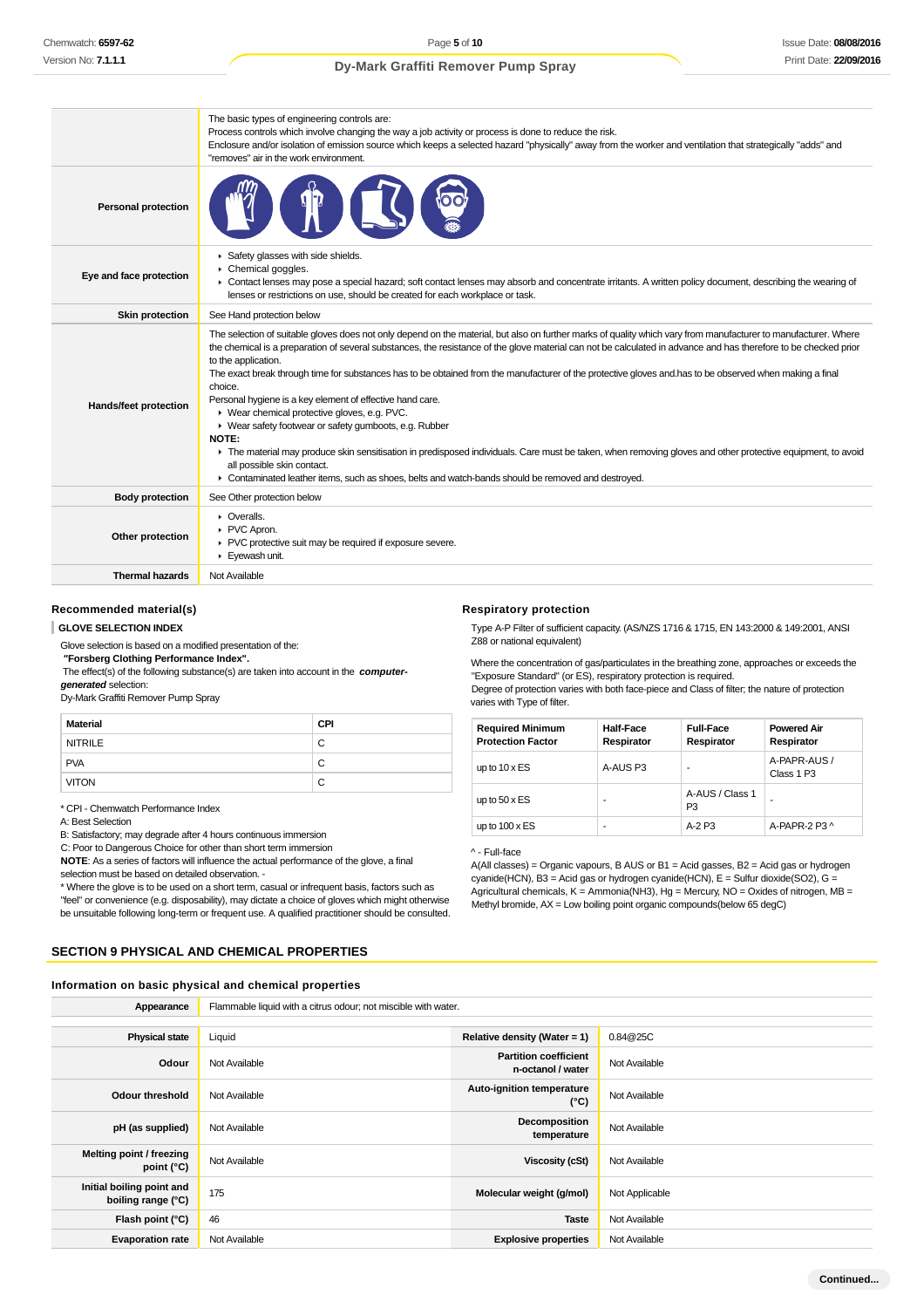| Flammability               | Flammable.    | <b>Oxidising properties</b>            | Not Available |
|----------------------------|---------------|----------------------------------------|---------------|
| Upper Explosive Limit (%)  | 6.1           | Surface Tension (dyn/cm or<br>$mN/m$ ) | Not Available |
| Lower Explosive Limit (%)  | Not Available | <b>Volatile Component (%vol)</b>       | Not Available |
| Vapour pressure (kPa)      | Not Available | Gas group                              | Not Available |
| Solubility in water (g/L)  | Immiscible    | pH as a solution (1%)                  | Not Available |
| Vapour density $(Air = 1)$ | Not Available | VOC g/L                                | Not Available |

# **SECTION 10 STABILITY AND REACTIVITY**

| Reactivity                                 | See section 7                                                                                                                        |
|--------------------------------------------|--------------------------------------------------------------------------------------------------------------------------------------|
| <b>Chemical stability</b>                  | • Unstable in the presence of incompatible materials.<br>▶ Product is considered stable.<br>Hazardous polymerisation will not occur. |
| Possibility of hazardous<br>reactions      | See section 7                                                                                                                        |
| <b>Conditions to avoid</b>                 | See section 7                                                                                                                        |
| Incompatible materials                     | See section 7                                                                                                                        |
| <b>Hazardous decomposition</b><br>products | See section 5                                                                                                                        |

# **SECTION 11 TOXICOLOGICAL INFORMATION**

# **Information on toxicological effects**

| lung damage.<br>and vertigo.<br>Inhaled<br>slowing of reflexes, fatigue and inco-ordination.                                                                                                                                                                                                                                                                                                                                                                                                                          | There is some evidence to suggest that the material can cause respiratory irritation in some persons. The body's response to such irritation can cause further<br>Inhalation of vapours may cause drowsiness and dizziness. This may be accompanied by sleepiness, reduced alertness, loss of reflexes, lack of co-ordination,<br>Inhalation of high concentrations of gas/vapour causes lung irritation with coughing and nausea, central nervous depression with headache and dizziness,<br>Central nervous system (CNS) depression may include general discomfort, symptoms of giddiness, headache, dizziness, nausea, anaesthetic effects, slowed<br>reaction time, slurred speech and may progress to unconsciousness. Serious poisonings may result in respiratory depression and may be fatal.<br>Inhalation of aerosols (mists, fumes), generated by the material during the course of normal handling, may be damaging to the health of the individual.<br>The main effects of simple esters are irritation, stupor and insensibility. Headache, drowsiness, dizziness, coma and behavioural changes may occur. |  |  |
|-----------------------------------------------------------------------------------------------------------------------------------------------------------------------------------------------------------------------------------------------------------------------------------------------------------------------------------------------------------------------------------------------------------------------------------------------------------------------------------------------------------------------|--------------------------------------------------------------------------------------------------------------------------------------------------------------------------------------------------------------------------------------------------------------------------------------------------------------------------------------------------------------------------------------------------------------------------------------------------------------------------------------------------------------------------------------------------------------------------------------------------------------------------------------------------------------------------------------------------------------------------------------------------------------------------------------------------------------------------------------------------------------------------------------------------------------------------------------------------------------------------------------------------------------------------------------------------------------------------------------------------------------------------|--|--|
| Accidental ingestion of the material may be damaging to the health of the individual.<br>Ingestion<br>actually passed.                                                                                                                                                                                                                                                                                                                                                                                                | Swallowing of the liquid may cause aspiration into the lungs with the risk of chemical pneumonitis; serious consequences may result. (ICSC13733)<br>Central nervous system (CNS) depression may include general discomfort, symptoms of giddiness, headache, dizziness, nausea, anaesthetic effects, slowed<br>reaction time, slurred speech and may progress to unconsciousness. Serious poisonings may result in respiratory depression and may be fatal.<br>d-limonene, if ingested, causes a non-bloody diarrhoea and abnormalities in bone formation. A strong urge to pass bowel may occur with little or no stools                                                                                                                                                                                                                                                                                                                                                                                                                                                                                                |  |  |
| Skin contact with the material may damage the health of the individual; systemic effects may result following absorption.<br>Open cuts, abraded or irritated skin should not be exposed to this material<br><b>Skin Contact</b><br>d-limonene causes moderate irritation to skin including redness and swelling. Sometimes there are delayed haemorrhagic lesions.<br>Repeated exposure can cause contact dermatitis which is characterised by redness, swelling and blistering.                                      | There is some evidence to suggest that the material may cause moderate inflammation of the skin either following direct contact or after a delay of some time.                                                                                                                                                                                                                                                                                                                                                                                                                                                                                                                                                                                                                                                                                                                                                                                                                                                                                                                                                           |  |  |
| Eye<br>inflammation may be expected with redness.                                                                                                                                                                                                                                                                                                                                                                                                                                                                     | There is some evidence that material may produce eye irritation in some persons and produce eye damage 24 hours or more after instillation. Severe                                                                                                                                                                                                                                                                                                                                                                                                                                                                                                                                                                                                                                                                                                                                                                                                                                                                                                                                                                       |  |  |
| Principal routes of exposure are by accidental skin and eye contact and by inhalation of vapours especially at higher temperatures.<br><b>Chronic</b><br>Skin contact with the material is more likely to cause a sensitisation reaction in some persons compared to the general population.<br>d-Limonene may cause damage to and growths in the kidney. These growths can progress to cancer.<br>Chronic solvent inhalation exposures may result in nervous system impairment and liver and blood changes. [PATTYS] | Substance accumulation, in the human body, may occur and may cause some concern following repeated or long-term occupational exposure.                                                                                                                                                                                                                                                                                                                                                                                                                                                                                                                                                                                                                                                                                                                                                                                                                                                                                                                                                                                   |  |  |
| <b>TOXICITY</b><br><b>IRRITATION</b><br>Dy-Mark Graffiti Remover                                                                                                                                                                                                                                                                                                                                                                                                                                                      |                                                                                                                                                                                                                                                                                                                                                                                                                                                                                                                                                                                                                                                                                                                                                                                                                                                                                                                                                                                                                                                                                                                          |  |  |
| <b>Pump Spray</b><br>Not Available<br>Not Available                                                                                                                                                                                                                                                                                                                                                                                                                                                                   |                                                                                                                                                                                                                                                                                                                                                                                                                                                                                                                                                                                                                                                                                                                                                                                                                                                                                                                                                                                                                                                                                                                          |  |  |
| <b>TOXICITY</b><br><b>IRRITATION</b>                                                                                                                                                                                                                                                                                                                                                                                                                                                                                  |                                                                                                                                                                                                                                                                                                                                                                                                                                                                                                                                                                                                                                                                                                                                                                                                                                                                                                                                                                                                                                                                                                                          |  |  |
| Dermal (rabbit) LD50: >5000 mg/kg <sup>[2]</sup><br>Nil reported<br>d-limonene                                                                                                                                                                                                                                                                                                                                                                                                                                        |                                                                                                                                                                                                                                                                                                                                                                                                                                                                                                                                                                                                                                                                                                                                                                                                                                                                                                                                                                                                                                                                                                                          |  |  |
| Oral (rat) LD50: >2000 mg/kg <sup>[1]</sup><br>Skin (rabbit): 500mg/24h moderate                                                                                                                                                                                                                                                                                                                                                                                                                                      |                                                                                                                                                                                                                                                                                                                                                                                                                                                                                                                                                                                                                                                                                                                                                                                                                                                                                                                                                                                                                                                                                                                          |  |  |
| <b>TOXICITY</b><br><b>IRRITATION</b>                                                                                                                                                                                                                                                                                                                                                                                                                                                                                  |                                                                                                                                                                                                                                                                                                                                                                                                                                                                                                                                                                                                                                                                                                                                                                                                                                                                                                                                                                                                                                                                                                                          |  |  |
| dermal (rat) LD50: >2000 mg/kg <sup>[1]</sup><br>[Manuf. DU]                                                                                                                                                                                                                                                                                                                                                                                                                                                          |                                                                                                                                                                                                                                                                                                                                                                                                                                                                                                                                                                                                                                                                                                                                                                                                                                                                                                                                                                                                                                                                                                                          |  |  |
| dimethyl glutarate<br>Oral (rat) LD50: >2000 mg/kg <sup>[1]</sup><br>Eye (rabbit): Irritant                                                                                                                                                                                                                                                                                                                                                                                                                           |                                                                                                                                                                                                                                                                                                                                                                                                                                                                                                                                                                                                                                                                                                                                                                                                                                                                                                                                                                                                                                                                                                                          |  |  |
| Skin (human): Irritant                                                                                                                                                                                                                                                                                                                                                                                                                                                                                                |                                                                                                                                                                                                                                                                                                                                                                                                                                                                                                                                                                                                                                                                                                                                                                                                                                                                                                                                                                                                                                                                                                                          |  |  |
| <b>TOXICITY</b><br><b>IRRITATION</b>                                                                                                                                                                                                                                                                                                                                                                                                                                                                                  |                                                                                                                                                                                                                                                                                                                                                                                                                                                                                                                                                                                                                                                                                                                                                                                                                                                                                                                                                                                                                                                                                                                          |  |  |
| Dermal (rabbit) LD50: >2500 mg/kg <sup>[2]</sup><br>Eye (rabbit): Irritant                                                                                                                                                                                                                                                                                                                                                                                                                                            |                                                                                                                                                                                                                                                                                                                                                                                                                                                                                                                                                                                                                                                                                                                                                                                                                                                                                                                                                                                                                                                                                                                          |  |  |
|                                                                                                                                                                                                                                                                                                                                                                                                                                                                                                                       |                                                                                                                                                                                                                                                                                                                                                                                                                                                                                                                                                                                                                                                                                                                                                                                                                                                                                                                                                                                                                                                                                                                          |  |  |
| dimethyl adipate<br>Inhalation (rat) LC50: 10.7 mg/l/1hr <sup>[2]</sup><br>Skin (human): SEVERE                                                                                                                                                                                                                                                                                                                                                                                                                       |                                                                                                                                                                                                                                                                                                                                                                                                                                                                                                                                                                                                                                                                                                                                                                                                                                                                                                                                                                                                                                                                                                                          |  |  |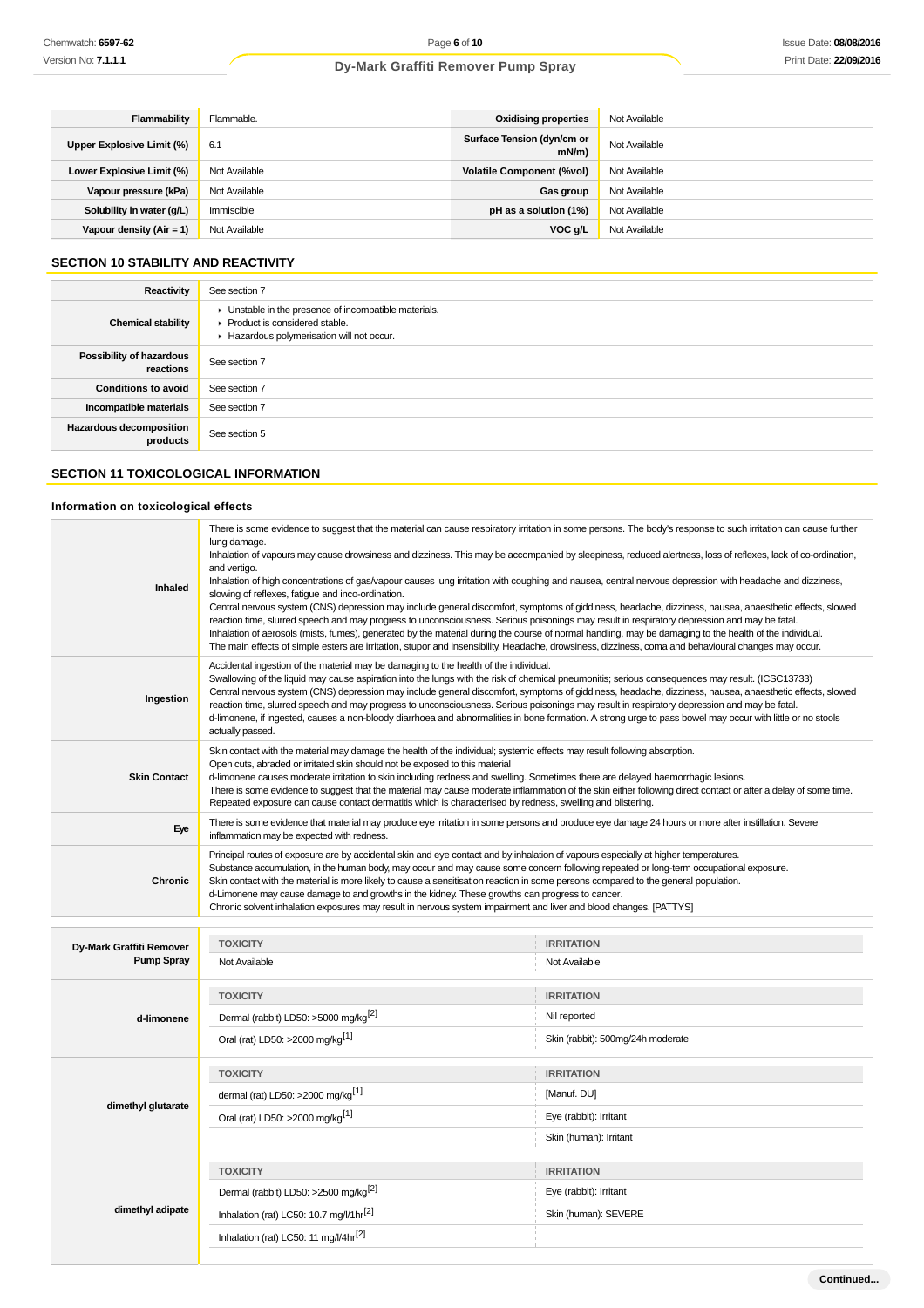|                                                                                               | Oral (rat) LD50: 8191 mg/kg <sup>[2]</sup>                                                                                                                                                                                                                                                                                                                                                                                                                                                                                                                                                                                                                                                                                                                                                                                                                                                                                                                                                                                                                                                                                                                                                                                                                                                                                                                                                                                                                                                                                                                                                                                                                                                                                                                                                                                                                                                                                                                                                                                                                                                                                                                                                                                                                                                                                                                                                                                                                                                                                                                                                                                                                                                                                                                                                                                                                                                                                                                                                       |                                 |                                                                       |
|-----------------------------------------------------------------------------------------------|--------------------------------------------------------------------------------------------------------------------------------------------------------------------------------------------------------------------------------------------------------------------------------------------------------------------------------------------------------------------------------------------------------------------------------------------------------------------------------------------------------------------------------------------------------------------------------------------------------------------------------------------------------------------------------------------------------------------------------------------------------------------------------------------------------------------------------------------------------------------------------------------------------------------------------------------------------------------------------------------------------------------------------------------------------------------------------------------------------------------------------------------------------------------------------------------------------------------------------------------------------------------------------------------------------------------------------------------------------------------------------------------------------------------------------------------------------------------------------------------------------------------------------------------------------------------------------------------------------------------------------------------------------------------------------------------------------------------------------------------------------------------------------------------------------------------------------------------------------------------------------------------------------------------------------------------------------------------------------------------------------------------------------------------------------------------------------------------------------------------------------------------------------------------------------------------------------------------------------------------------------------------------------------------------------------------------------------------------------------------------------------------------------------------------------------------------------------------------------------------------------------------------------------------------------------------------------------------------------------------------------------------------------------------------------------------------------------------------------------------------------------------------------------------------------------------------------------------------------------------------------------------------------------------------------------------------------------------------------------------------|---------------------------------|-----------------------------------------------------------------------|
|                                                                                               | <b>TOXICITY</b>                                                                                                                                                                                                                                                                                                                                                                                                                                                                                                                                                                                                                                                                                                                                                                                                                                                                                                                                                                                                                                                                                                                                                                                                                                                                                                                                                                                                                                                                                                                                                                                                                                                                                                                                                                                                                                                                                                                                                                                                                                                                                                                                                                                                                                                                                                                                                                                                                                                                                                                                                                                                                                                                                                                                                                                                                                                                                                                                                                                  | <b>IRRITATION</b>               |                                                                       |
| dimethyl succinate                                                                            | dermal (rat) LD50: >2000 mg/kg <sup>[1]</sup>                                                                                                                                                                                                                                                                                                                                                                                                                                                                                                                                                                                                                                                                                                                                                                                                                                                                                                                                                                                                                                                                                                                                                                                                                                                                                                                                                                                                                                                                                                                                                                                                                                                                                                                                                                                                                                                                                                                                                                                                                                                                                                                                                                                                                                                                                                                                                                                                                                                                                                                                                                                                                                                                                                                                                                                                                                                                                                                                                    | Nil reported                    |                                                                       |
|                                                                                               | Oral (rat) LD50: >5000 mg/kg <sup>[2]</sup>                                                                                                                                                                                                                                                                                                                                                                                                                                                                                                                                                                                                                                                                                                                                                                                                                                                                                                                                                                                                                                                                                                                                                                                                                                                                                                                                                                                                                                                                                                                                                                                                                                                                                                                                                                                                                                                                                                                                                                                                                                                                                                                                                                                                                                                                                                                                                                                                                                                                                                                                                                                                                                                                                                                                                                                                                                                                                                                                                      |                                 |                                                                       |
| Legend:                                                                                       | 1. Value obtained from Europe ECHA Registered Substances - Acute toxicity 2.* Value obtained from manufacturer's SDS. Unless otherwise specified data<br>extracted from RTECS - Register of Toxic Effect of chemical Substances                                                                                                                                                                                                                                                                                                                                                                                                                                                                                                                                                                                                                                                                                                                                                                                                                                                                                                                                                                                                                                                                                                                                                                                                                                                                                                                                                                                                                                                                                                                                                                                                                                                                                                                                                                                                                                                                                                                                                                                                                                                                                                                                                                                                                                                                                                                                                                                                                                                                                                                                                                                                                                                                                                                                                                  |                                 |                                                                       |
| Dy-Mark Graffiti Remover<br><b>Pump Spray</b>                                                 | The material may produce severe irritation to the eye causing pronounced inflammation. Repeated or prolonged exposure to irritants may produce<br>conjunctivitis.                                                                                                                                                                                                                                                                                                                                                                                                                                                                                                                                                                                                                                                                                                                                                                                                                                                                                                                                                                                                                                                                                                                                                                                                                                                                                                                                                                                                                                                                                                                                                                                                                                                                                                                                                                                                                                                                                                                                                                                                                                                                                                                                                                                                                                                                                                                                                                                                                                                                                                                                                                                                                                                                                                                                                                                                                                |                                 |                                                                       |
| <b>D-LIMONENE</b>                                                                             | d-Limonene is readily absorbed by inhalation and ingestion. Dermal absorption is reported to be lower than by the inhalation route. d-Limonene is rapidly<br>distributed to different tissues in the body, readily metabolised and eliminated primarily through the urine.<br>Limonene exhibits low acute toxicity by all three routes in animals.<br>Adverse reactions to fragrances in perfumes and in fragranced cosmetic products include allergic contact dermatitis, irritant contact dermatitis,<br>photosensitivity, immediate contact reactions (contact urticaria), and pigmented contact dermatitis. Airborne and connubial contact dermatitis occur.<br>Intolerance to perfumes, by inhalation, may occur if the perfume contains a sensitising principal. Symptoms may vary from general illness, coughing, phlegm,<br>wheezing, chest-tightness, headache, exertional dyspnoea, acute respiratory illness, hayfever, and other respiratory diseases (including asthma).<br>Fragrance allergens act as haptens, i.e. low molecular weight chemicals that are immunogenic only when attached to a carrier protein. However, not all<br>sensitising fragrance chemicals are directly reactive, but require previous activation. A prehapten is a chemical that itself is non- or low-sensitising, but that<br>is transformed into a hapten outside the skin by simple chemical transformation (air oxidation, photoactivation) and without the requirement of specific enzymatic<br>systems.<br>In the case of prehaptens, it is possible to prevent activation outside the body to a certain extent by different measures, e.g. prevention of air exposure during<br>handling and storage of the ingredients and the final product, and by the addition of suitable antioxidants.<br>The substance is classified by IARC as Group 3:<br>NOT classifiable as to its carcinogenicity to humans.<br>Evidence of carcinogenicity may be inadequate or limited in animal testing.<br>A member or analogue of a group of of aliphatic and aromatic terpene hydrocarbons generally considered as safe (GRAS) based, in part, on their self-limiting<br>properties as flavouring substances in food; their rapid absorption, metabolic detoxication, and excretion in humans and other animals; their low level of flavour<br>use; the wide margins of safety between the conservative estimates of intake and the no-observed-adverse effect levels determined from subchronic and chronic<br>studies and the lack of significant genotoxic potential.<br>Consumers are exposed to aliphatic and terpene hydrocarbons from a variety of ingested and environmental source. Quantitative natural occurrence data for 17<br>aliphatic terpene hydrocarbons in the group demonstrate that their consumption occurs predominantly as natural components of traditional food.<br>Oral LD50 values have been reported for 16 of the 17 substances in this group.<br>Tumorigenic by RTECS criteria |                                 |                                                                       |
| <b>DIMETHYL ADIPATE</b>                                                                       | The material may be irritating to the eye, with prolonged contact causing inflammation. Repeated or prolonged exposure to irritants may produce conjunctivitis.<br>The material may cause severe skin irritation after prolonged or repeated exposure and may produce on contact skin redness, swelling, the production of<br>vesicles, scaling and thickening of the skin. Repeated exposures may produce severe ulceration.                                                                                                                                                                                                                                                                                                                                                                                                                                                                                                                                                                                                                                                                                                                                                                                                                                                                                                                                                                                                                                                                                                                                                                                                                                                                                                                                                                                                                                                                                                                                                                                                                                                                                                                                                                                                                                                                                                                                                                                                                                                                                                                                                                                                                                                                                                                                                                                                                                                                                                                                                                    |                                 |                                                                       |
| Dy-Mark Graffiti Remover<br>Pump Spray &<br><b>D-LIMONENE</b>                                 | The following information refers to contact allergens as a group and may not be specific to this product.<br>Contact allergies quickly manifest themselves as contact eczema, more rarely as urticaria or Quincke's oedema. The pathogenesis of contact eczema involves<br>a cell-mediated (T lymphocytes) immune reaction of the delayed type. Other allergic skin reactions, e.g. contact urticaria, involve antibody-mediated immune<br>reactions.                                                                                                                                                                                                                                                                                                                                                                                                                                                                                                                                                                                                                                                                                                                                                                                                                                                                                                                                                                                                                                                                                                                                                                                                                                                                                                                                                                                                                                                                                                                                                                                                                                                                                                                                                                                                                                                                                                                                                                                                                                                                                                                                                                                                                                                                                                                                                                                                                                                                                                                                            |                                 |                                                                       |
| Dy-Mark Graffiti Remover<br><b>Pump Spray &amp; DIMETHYL</b><br><b>GLUTARATE</b>              | The material may cause skin irritation after prolonged or repeated exposure and may produce on contact skin redness, swelling, the production of vesicles,<br>scaling and thickening of the skin.                                                                                                                                                                                                                                                                                                                                                                                                                                                                                                                                                                                                                                                                                                                                                                                                                                                                                                                                                                                                                                                                                                                                                                                                                                                                                                                                                                                                                                                                                                                                                                                                                                                                                                                                                                                                                                                                                                                                                                                                                                                                                                                                                                                                                                                                                                                                                                                                                                                                                                                                                                                                                                                                                                                                                                                                |                                 |                                                                       |
| <b>DIMETHYL GLUTARATE &amp;</b><br><b>DIMETHYL ADIPATE &amp;</b><br><b>DIMETHYL SUCCINATE</b> | DBEs have very low acute oral toxicities but may be lethal at very high doses. They may irritate the eyes and damage the lining of the nose (smell organ). They<br>are not likely to have any effect on reproduction. No information is available on whether they cause cancer and/or mutations. $\bullet$                                                                                                                                                                                                                                                                                                                                                                                                                                                                                                                                                                                                                                                                                                                                                                                                                                                                                                                                                                                                                                                                                                                                                                                                                                                                                                                                                                                                                                                                                                                                                                                                                                                                                                                                                                                                                                                                                                                                                                                                                                                                                                                                                                                                                                                                                                                                                                                                                                                                                                                                                                                                                                                                                       |                                 |                                                                       |
| <b>Acute Toxicity</b>                                                                         | $\circ$                                                                                                                                                                                                                                                                                                                                                                                                                                                                                                                                                                                                                                                                                                                                                                                                                                                                                                                                                                                                                                                                                                                                                                                                                                                                                                                                                                                                                                                                                                                                                                                                                                                                                                                                                                                                                                                                                                                                                                                                                                                                                                                                                                                                                                                                                                                                                                                                                                                                                                                                                                                                                                                                                                                                                                                                                                                                                                                                                                                          | Carcinogenicity                 | $\circ$                                                               |
| <b>Skin Irritation/Corrosion</b>                                                              | ✔                                                                                                                                                                                                                                                                                                                                                                                                                                                                                                                                                                                                                                                                                                                                                                                                                                                                                                                                                                                                                                                                                                                                                                                                                                                                                                                                                                                                                                                                                                                                                                                                                                                                                                                                                                                                                                                                                                                                                                                                                                                                                                                                                                                                                                                                                                                                                                                                                                                                                                                                                                                                                                                                                                                                                                                                                                                                                                                                                                                                | <b>Reproductivity</b>           | $\circ$                                                               |
| <b>Serious Eye</b><br>Damage/Irritation                                                       | $\circ$                                                                                                                                                                                                                                                                                                                                                                                                                                                                                                                                                                                                                                                                                                                                                                                                                                                                                                                                                                                                                                                                                                                                                                                                                                                                                                                                                                                                                                                                                                                                                                                                                                                                                                                                                                                                                                                                                                                                                                                                                                                                                                                                                                                                                                                                                                                                                                                                                                                                                                                                                                                                                                                                                                                                                                                                                                                                                                                                                                                          | <b>STOT - Single Exposure</b>   | ✔                                                                     |
| <b>Respiratory or Skin</b><br>sensitisation                                                   | ✔                                                                                                                                                                                                                                                                                                                                                                                                                                                                                                                                                                                                                                                                                                                                                                                                                                                                                                                                                                                                                                                                                                                                                                                                                                                                                                                                                                                                                                                                                                                                                                                                                                                                                                                                                                                                                                                                                                                                                                                                                                                                                                                                                                                                                                                                                                                                                                                                                                                                                                                                                                                                                                                                                                                                                                                                                                                                                                                                                                                                | <b>STOT - Repeated Exposure</b> | $\circledcirc$                                                        |
| <b>Mutagenicity</b>                                                                           | ✔                                                                                                                                                                                                                                                                                                                                                                                                                                                                                                                                                                                                                                                                                                                                                                                                                                                                                                                                                                                                                                                                                                                                                                                                                                                                                                                                                                                                                                                                                                                                                                                                                                                                                                                                                                                                                                                                                                                                                                                                                                                                                                                                                                                                                                                                                                                                                                                                                                                                                                                                                                                                                                                                                                                                                                                                                                                                                                                                                                                                | <b>Aspiration Hazard</b>        | ✔<br>Data available but does not fill the criteria for classification |

# Legend:  $\blacktriangleright$  - Data available but does not fill the criteria for classification<br>  $\blacktriangleright$  - Data required to make classification available

 $\bigcirc$  – Data Not Available to make classification

# **SECTION 12 ECOLOGICAL INFORMATION**

# **Toxicity**

| Ingredient         | Endpoint    | <b>Test Duration (hr)</b> | <b>Species</b>                | Value        | Source         |
|--------------------|-------------|---------------------------|-------------------------------|--------------|----------------|
| d-limonene         | <b>LC50</b> | 96                        | Fish                          | $0.199$ mg/L | 3              |
| d-limonene         | EC50        | 48                        | Crustacea                     | $0.36$ mg/L  | $\overline{2}$ |
| d-limonene         | EC50        | 96                        | Algae or other aquatic plants | $0.212$ mg/L | 3              |
| d-limonene         | EC50        | 384                       | Crustacea                     | $0.051$ mg/L | 3              |
| d-limonene         | <b>NOEC</b> | 48                        | Crustacea                     | 0.074mg/L    | $\overline{2}$ |
| dimethyl glutarate | <b>LC50</b> | 96                        | Fish                          | 93.991mg/L   | 3              |
| dimethyl glutarate | EC50        | 96                        | Algae or other aquatic plants | 7.186mg/L    | 3              |
| dimethyl glutarate | <b>NOEC</b> | 72                        | Algae or other aquatic plants | 36mg/L       | 2              |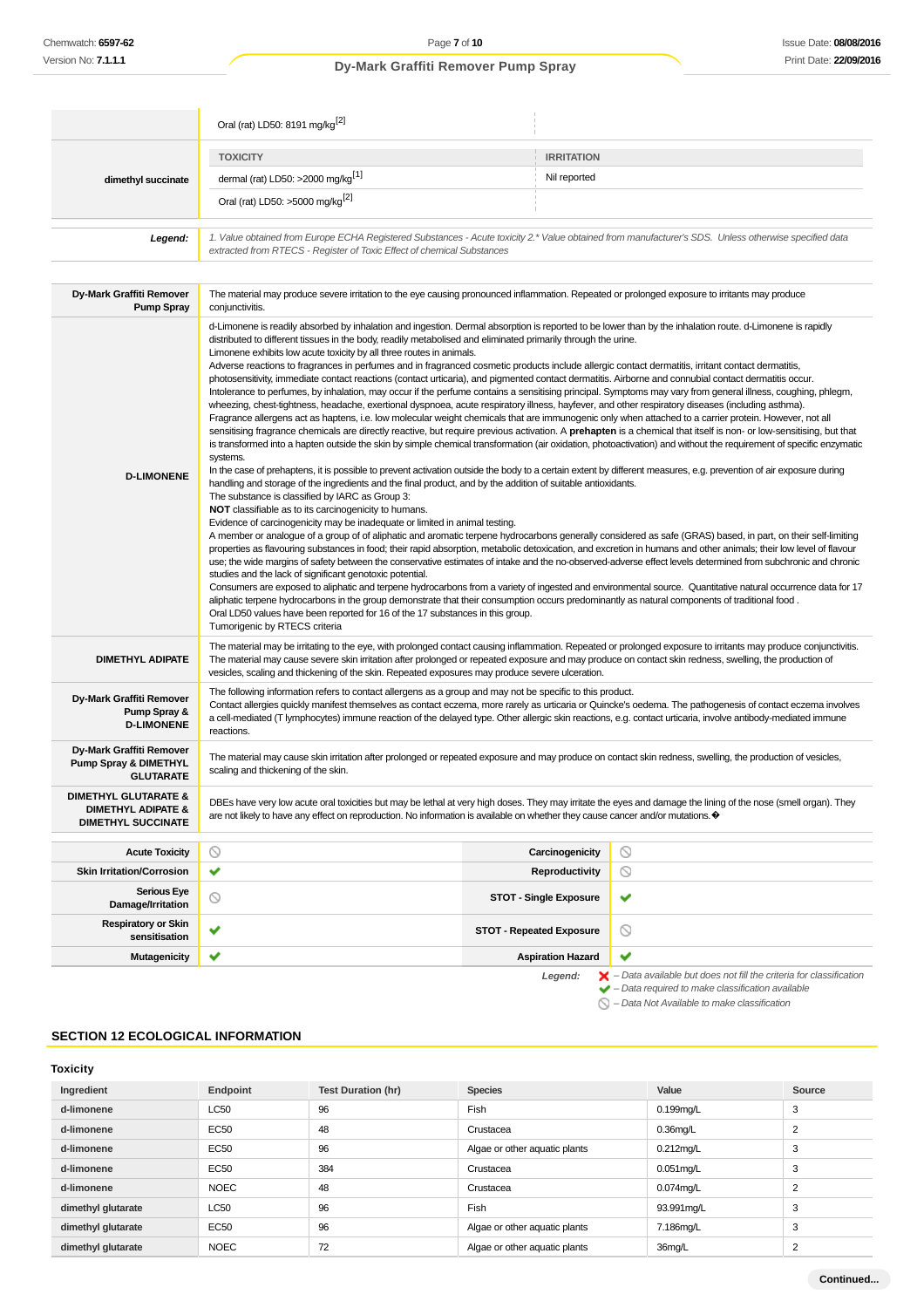| dimethyl adipate   | <b>LC50</b> | 96 | Fish                                                                                                                                                                                                                                                                                                     | 55.898mg/L           | 3              |
|--------------------|-------------|----|----------------------------------------------------------------------------------------------------------------------------------------------------------------------------------------------------------------------------------------------------------------------------------------------------------|----------------------|----------------|
| dimethyl adipate   | EC50        | 48 | Crustacea                                                                                                                                                                                                                                                                                                | 72mg/L               | $\overline{2}$ |
| dimethyl adipate   | EC50        | 96 | Algae or other aquatic plants                                                                                                                                                                                                                                                                            | 4.351mg/L            | 3              |
| dimethyl adipate   | EC50        | 72 | Algae or other aquatic plants                                                                                                                                                                                                                                                                            | $>100$ mg/L          | $\overline{2}$ |
| dimethyl adipate   | <b>NOEC</b> | 72 | Algae or other aquatic plants                                                                                                                                                                                                                                                                            | 12.5 <sub>mq/L</sub> | $\overline{2}$ |
| dimethyl succinate | LC50        | 96 | Fish                                                                                                                                                                                                                                                                                                     | >50-<100mg/L         | $\overline{2}$ |
| dimethyl succinate | EC50        | 48 | Crustacea                                                                                                                                                                                                                                                                                                | $>100$ mg/L          | $\overline{2}$ |
| dimethyl succinate | EC50        | 96 | Algae or other aquatic plants                                                                                                                                                                                                                                                                            | 11.917mg/L           | 3              |
| dimethyl succinate | EC50        | 72 | Algae or other aquatic plants                                                                                                                                                                                                                                                                            | $>100$ mg/L          | $\overline{2}$ |
| dimethyl succinate | <b>NOEC</b> | 72 | Algae or other aquatic plants                                                                                                                                                                                                                                                                            | $100$ mg/L           | $\overline{2}$ |
| Legend:            |             |    | Extracted from 1. IUCLID Toxicity Data 2. Europe ECHA Registered Substances - Ecotoxicological Information - Aquatic Toxicity 3. EPIWIN Suite V3.12 -<br>Aquatic Toxicity Data (Estimated) 4. US EPA, Ecotox database - Aquatic Toxicity Data 5. ECETOC Aquatic Hazard Assessment Data 6. NITE (Japan) - |                      |                |

For Hydrocarbons: log Kow 1. BCF~10.

For Aromatics: log Kow 2-3.

BCF 20-200.

Drinking Water Standards: hydrocarbon total: 10 ug/l (UK max.).

Very toxic to aquatic organisms, may cause long-term adverse effects in the aquatic environment.

Do NOT allow product to come in contact with surface waters or to intertidal areas below the mean high water mark. Do not contaminate water when cleaning equipment or disposing of equipment wash-waters.

Bioconcentration Data 7. METI (Japan) - Bioconcentration Data 8. Vendor Data

Wastes resulting from use of the product must be disposed of on site or at approved waste sites. **DO NOT** discharge into sewer or waterways.

# **Persistence and degradability**

| Ingredient         | Persistence: Water/Soil | Persistence: Air |
|--------------------|-------------------------|------------------|
| d-limonene         | <b>HIGH</b>             | <b>HIGH</b>      |
| dimethyl glutarate | LOW                     | <b>LOW</b>       |
| dimethyl adipate   | LOW                     | LOW              |
| dimethyl succinate | <b>LOW</b>              | <b>LOW</b>       |

## **Bioaccumulative potential**

| Ingredient         | <b>Bioaccumulation</b>   |
|--------------------|--------------------------|
| d-limonene         | $HIGH (LogKOW = 4.8275)$ |
| dimethyl glutarate | $LOW (LogKOW = 0.62)$    |
| dimethyl adipate   | $LOW (LogKOW = 1.03)$    |
| dimethyl succinate | LOW (LogKOW = $0.35$ )   |

## **Mobility in soil**

| Ingredient         | <b>Mobility</b>      |
|--------------------|----------------------|
| d-limonene         | LOW ( $KOC = 1324$ ) |
| dimethyl glutarate | LOW ( $KOC = 10$ )   |
| dimethyl adipate   | LOW ( $KOC = 10.9$ ) |
| dimethyl succinate | LOW ( $KOC = 10$ )   |

# **SECTION 13 DISPOSAL CONSIDERATIONS**

#### **Waste treatment methods**

|                            | Recycle wherever possible.<br>► Consult manufacturer for recycling options or consult local or regional waste management authority for disposal if no suitable treatment or disposal facility<br>can be identified.                        |
|----------------------------|--------------------------------------------------------------------------------------------------------------------------------------------------------------------------------------------------------------------------------------------|
|                            | ► Dispose of by: burial in a land-fill specifically licenced to accept chemical and / or pharmaceutical wastes or Incineration in a licenced apparatus (after<br>admixture with suitable combustible material).                            |
| <b>Product / Packaging</b> | • Decontaminate empty containers.                                                                                                                                                                                                          |
| disposal                   | • Containers may still present a chemical hazard/danger when empty.                                                                                                                                                                        |
|                            | ▶ Return to supplier for reuse/ recycling if possible.                                                                                                                                                                                     |
|                            | Otherwise:                                                                                                                                                                                                                                 |
|                            | If container can not be cleaned sufficiently well to ensure that residuals do not remain or if the container cannot be used to store the same product, then<br>puncture containers, to prevent re-use, and bury at an authorised landfill. |
|                            | ► Where possible retain label warnings and SDS and observe all notices pertaining to the product.                                                                                                                                          |

## **SECTION 14 TRANSPORT INFORMATION**

**Labels Required**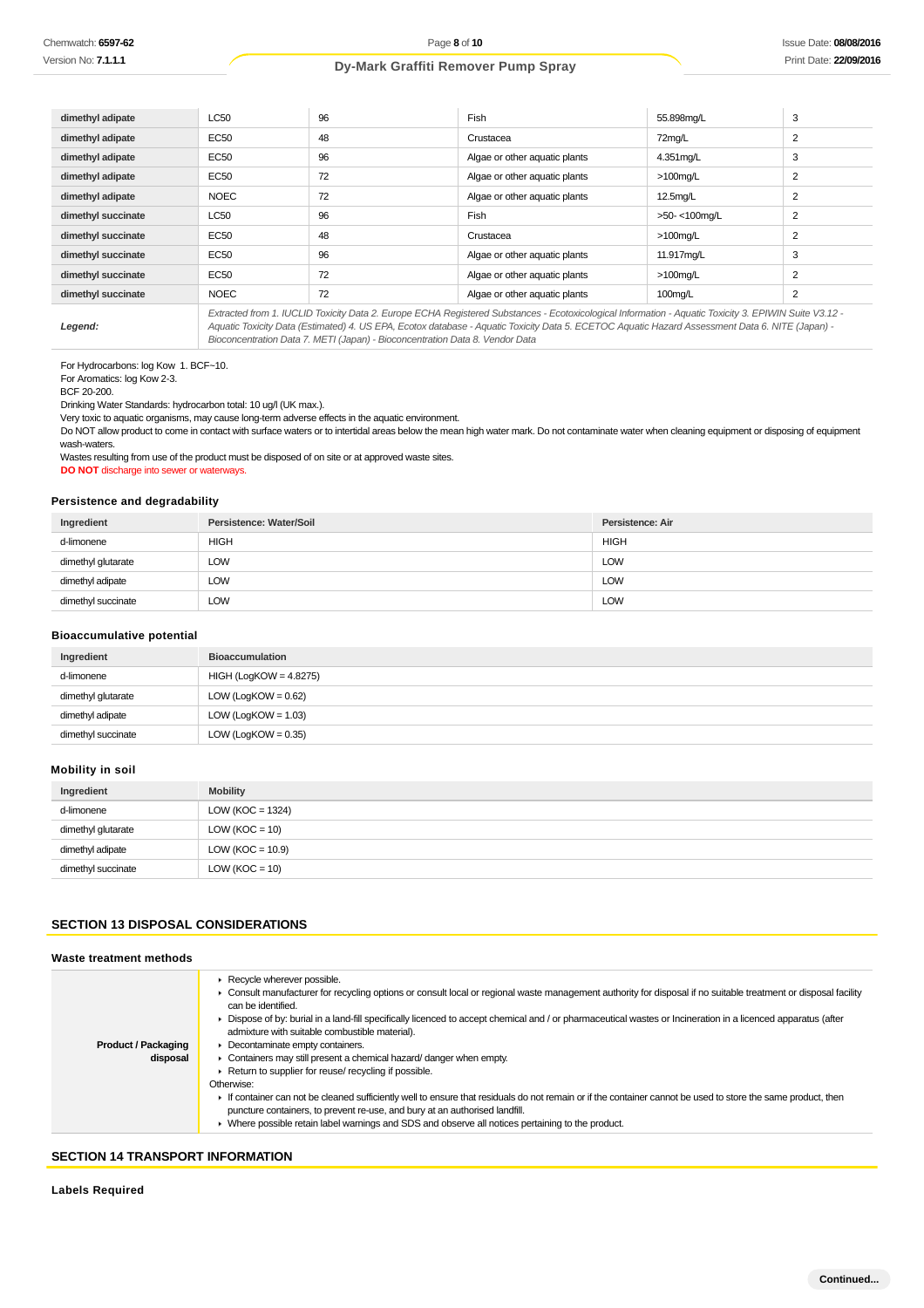| <b>Marine Pollutant</b>            |                                                                                                                                                                                                                                                                                                                                                           |  |  |  |
|------------------------------------|-----------------------------------------------------------------------------------------------------------------------------------------------------------------------------------------------------------------------------------------------------------------------------------------------------------------------------------------------------------|--|--|--|
| <b>HAZCHEM</b>                     | $-3Y$                                                                                                                                                                                                                                                                                                                                                     |  |  |  |
| Land transport (ADG)               |                                                                                                                                                                                                                                                                                                                                                           |  |  |  |
| <b>UN number</b>                   | 1993                                                                                                                                                                                                                                                                                                                                                      |  |  |  |
| UN proper shipping name            | FLAMMABLE LIQUID, N.O.S. (contains d-limonene)                                                                                                                                                                                                                                                                                                            |  |  |  |
| Transport hazard class(es)         | $\mathbf{3}$<br>Class<br>Subrisk<br>Not Applicable                                                                                                                                                                                                                                                                                                        |  |  |  |
| Packing group                      | $\ensuremath{\mathsf{III}}\xspace$                                                                                                                                                                                                                                                                                                                        |  |  |  |
| <b>Environmental hazard</b>        | Not Applicable                                                                                                                                                                                                                                                                                                                                            |  |  |  |
| Special precautions for user       | 223 274<br>Special provisions<br>Limited quantity<br>5L                                                                                                                                                                                                                                                                                                   |  |  |  |
| Air transport (ICAO-IATA / DGR)    |                                                                                                                                                                                                                                                                                                                                                           |  |  |  |
| <b>UN number</b>                   | 1993                                                                                                                                                                                                                                                                                                                                                      |  |  |  |
| UN proper shipping name            | Flammable liquid, n.o.s. * (contains d-limonene)                                                                                                                                                                                                                                                                                                          |  |  |  |
| Transport hazard class(es)         | 3<br><b>ICAO/IATA Class</b><br>ICAO / IATA Subrisk<br>Not Applicable<br><b>ERG Code</b><br>3L                                                                                                                                                                                                                                                             |  |  |  |
| Packing group                      | Ш                                                                                                                                                                                                                                                                                                                                                         |  |  |  |
| <b>Environmental hazard</b>        | Not Applicable                                                                                                                                                                                                                                                                                                                                            |  |  |  |
| Special precautions for user       | Special provisions<br>A <sub>3</sub><br>Cargo Only Packing Instructions<br>366<br>Cargo Only Maximum Qty / Pack<br>220L<br>Passenger and Cargo Packing Instructions<br>355<br>Passenger and Cargo Maximum Qty / Pack<br>60L<br>Passenger and Cargo Limited Quantity Packing Instructions<br>Y344<br>Passenger and Cargo Limited Maximum Qty / Pack<br>10L |  |  |  |
| Sea transport (IMDG-Code / GGVSee) |                                                                                                                                                                                                                                                                                                                                                           |  |  |  |
| $11111$ $1000$                     |                                                                                                                                                                                                                                                                                                                                                           |  |  |  |

# **UN number** 1993 **UN proper shipping name** FLAMMABLE LIQUID, N.O.S. (contains d-limonene) **Transport hazard class(es)** IMDG Class 3 IMDG Subrisk Not Applicable **Packing group** III **Environmental hazard** Marine Pollutant **Special precautions for user** EMS Number F-E, S-E Special provisions 223 274 955 Limited Quantities 5L

**Transport in bulk according to Annex II of MARPOL and the IBC code**

Not Applicable

# **SECTION 15 REGULATORY INFORMATION**

**Safety, health and environmental regulations / legislation specific for the substance or mixture**

# **D-LIMONENE(5989-27-5) IS FOUND ON THE FOLLOWING REGULATORY LISTS**

Australia Hazardous Substances Information System - Consolidated Lists Australia Inventory of Chemical Substances (AICS)